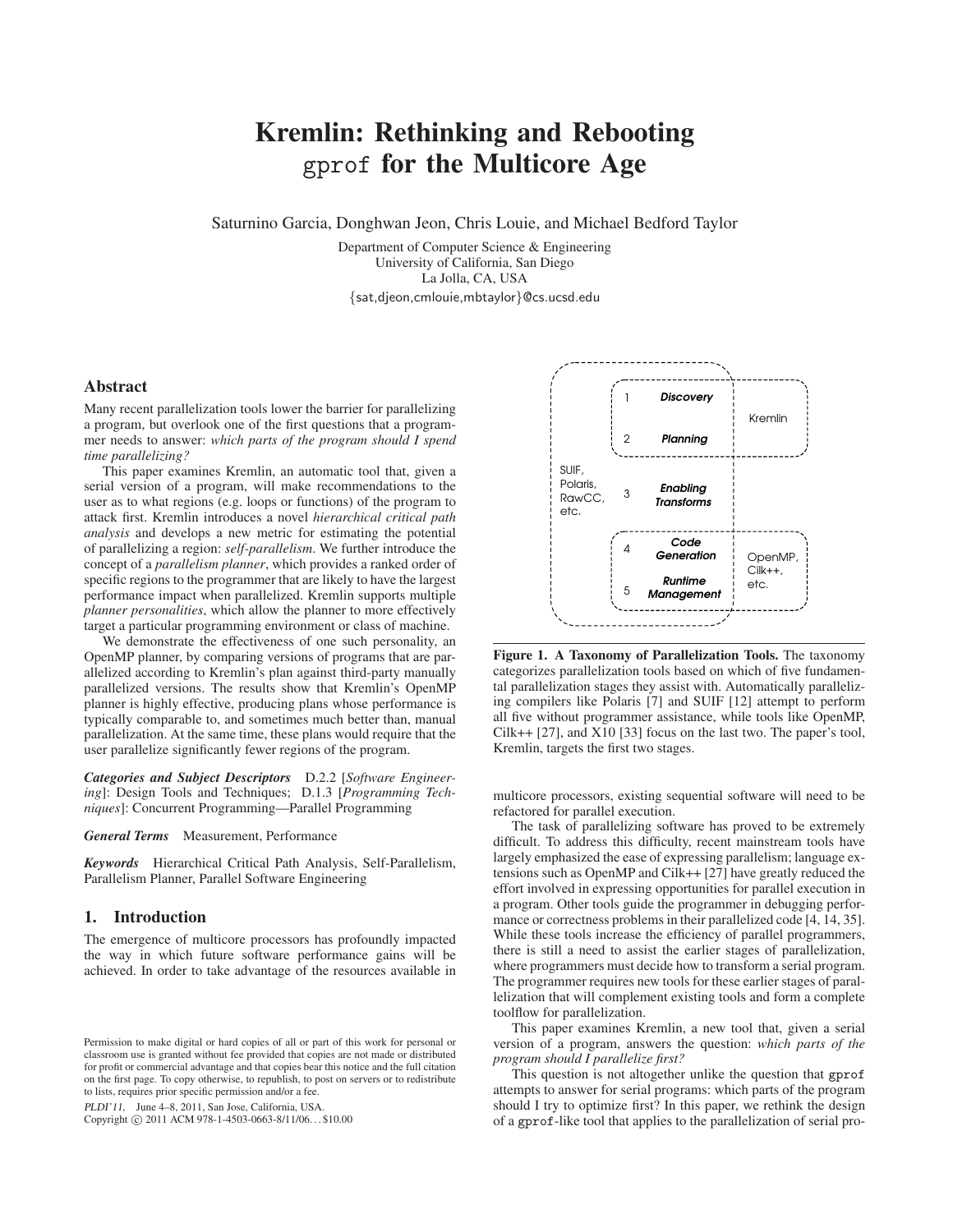grams rather than their serial optimization. Although the motivation, goals, and user interface are quite similar to gprof, we find that pursuing parallelism requires a new approach that is quite different, and leads to a tool whose underlying architecture is a total *reboot*, as it were, of the underlying architecture of a serial performance profiler like gprof.

*A Taxonomy of Parallelization Stages* To explain Kremlin's role in the spectrum of parallelization tools, we introduce a taxonomy that describes the basic stages involved in parallelizing a program. Figure 1 shows this taxonomy. Parallelization begins with *Parallelism Discovery*, which is the process of identifying regions of a program that have exploitable parallelism. Locating these regions of the program is especially onerous for large, complex programs or when—as is often the case—the parallel programmer is not the original author of the program. The next stage, *Parallelism Planning*, determines which subset of these regions should be parallelized. Ideally, this plan would factor in important constraints such as the number of cores available and the system's ability to support different types of parallelism. The third step is *Enabling Transforms*. These are source-level transformations that the user performs in order to enhance the parallelizability of the code used in subsequent stages. The parallelization process concludes with the final two steps of *Parallel Code Generation*, where parallel or threaded code is generated, and *Runtime Management*, where a runtime system tries to optimize the efficiency of parallel execution.

As shown in Figure 1, automatic parallelizing compilers such as Polaris [7], RawCC [26], and SUIF [12] seek to automate all of the stages in the parallelization taxonomy. Although they eliminate the need for manual intervention, the performance of code generated by these compilers often pales in comparison with code generated manually. This lack of performance stems from the difficulty of many of these steps; in many cases, the compiler cannot effectively perform them without the benefit of runtime information or without otherwise unsound semantic changes by the user. While additional information could potentially improve performance, accomplishing this integration has proven a difficult problem. Without this additional input, parallelizing compilers have an all-or-nothing feel: the compiler either does all of the work or none of it.

An alternative to the fully-automated approach is to separate the parallelization process into the stages shown in Figure 1 and make use of parallel programming tools to automate as much of the work as possible. These tools would relieve most of the burden on the programmer and allow them to focus on the Enabling Transforms stage where automated tools are most limited<sup>1</sup>. Recent tools such as OpenMP, Cilk++ [27], X10 [33], and Fast Track [17] exemplify how user-centered tools can improve the productivity of parallel programmers. These tools provide extensions to standardized languages that allow a programmer to explicitly specify parallel regions and synchronization points, automatically handling the final two stages of parallelization. However, by the time a programmer can utilize these tools, they must have already performed the initial stages of parallelization without assistance.

*Kremlin* We have developed Kremlin to aid programmers in both the parallelism discovery and parallelism planning stages of parallelization. Kremlin's parallelism discovery phase utilizes critical path analysis [23], or *CPA*, to quantify the amount of innate parallelism that exists in a piece of code. Kremlin extends traditional critical path analysis by automatically incorporating the nested structure of the program's regions (e.g. loops and functions) into its analysis. Kremlin's *hierarchical critical path analysis*, or *HCPA*, performs critical path analysis across many nested regions in a program. By comparing the amount of parallelism that exists in each parent region to the amount that exists in its children, we are able to localize parallelism to specific regions of the program, revealing the amount of parallelism in each code region.

To accomplish this, Kremlin introduces a new metric, *selfparallelism*, which given a parent region, can factor out the parallelism of subregions, much like gprof's *self-time* metric factors out the time spent in subregions. Our results show that HCPA is highly effective in identifying those code regions that are prime candidates for parallelization.

In addition to its support for parallelism discovery, Kremlin performs parallelism planning by incorporating hierarchical data from parallelism discovery as well as additional constraints. The planner supports the concept of *planning personalities*, which incorporates the impact of parallelization system (e.g. OpenMP) and machine properties. As an example of one such personality, Kremlin includes an OpenMP planner which has been validated on a multicore system with 32 cores.

Our results, acquired by applying Kremlin to serial versions of the NAS Parallel Benchmark Suite [6], and all of the C-language Spec OMP2001 [2] benchmarks, show that our approach is quite effective. Kremlin's recommendations, which required no manual intervention, and relied only on information extracted from the serial version of the program, comprise only 3.0% of the original programs' region count. Comparing to a 3rd-party parallelized version, Kremlin required  $1.57\times$  fewer regions to be parallelized. In cases where the recommended parallelization plan was similar, Kremlin's performance averaged within 3.8% of manual parallelization, close enough that applying the saved time to serial optimization would likely produce a better outcome. In cases where Kremlin's plan was significantly different, Kremlin's plan exceeded the manual plan's performance by 85%.

To summarize, this paper makes the following contributions:

- We introduce the technique of hierarchical critical path analysis. Traditional critical path analysis techniques are unable to localize parallelism to specific code regions, which is a fundamental limitation that prevents its widespread use in practical end-programmer tools. Unlike dependence-testing approaches that focus on loop bodies, HCPA allows parallelism in serial program regions to be identified even if the program's current form (e.g. loop nesting structure) does not expose it, which can reveal opportunities where non-intuitive code restructuring can yield large benefits.
- We introduce a new metric, self-parallelism, which is the critical step in extending CPA to HCPA. Self-parallelism is able to quantify the parallelism of a parent region independent of its children. We show that high self-parallelism is well-correlated with achieving real parallel speedup. This metric is analogous to *self-time* in the gprof profiling tool.
- We develop the concept of a parallelism planner as a key step in the manual parallelization process; that is to say, because of the complexity of the task, we believe profilers for parallel programming should not only provide self-parallelism, work, and other information about program regions but also combine these factors with Amdahl's Law and target system properties to estimate which regions are worth pursuing.
- We introduce the concept of planning personalities that tailor the planning process based on the target system and language. We describe in detail one such personality, a planner for a multicore processor using OpenMP. Combined with parallelism planners, this is a practical way of bridging the gap between abstract CPA analysis and realistic constraints of today's execution environments.

<sup>&</sup>lt;sup>1</sup> Nonetheless, some researchers have developed tools which help perform specific refactoring tasks in the Enabling Transforms stage [10, 40].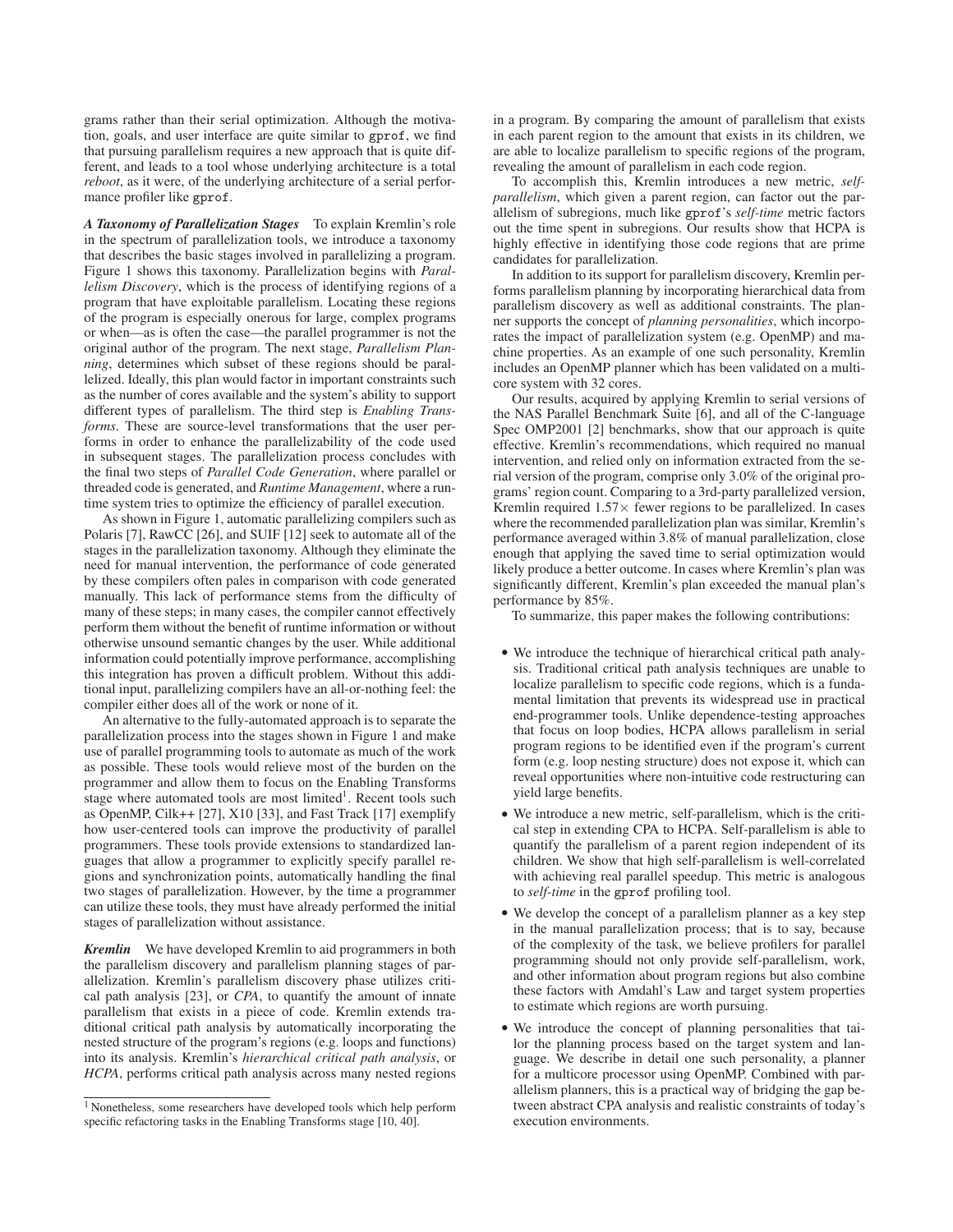• We demonstrate Kremlin's OpenMP planner's ability to produce concise plans whose performance is typically comparable to—and sometimes far exceeds—manual parallelization that required many trial-and-error iterations and was able to take advantage of post-parallelization measurements. At the same time, these plans would require that the user parallelize significantly fewer regions of the program.

The rest of this paper is organized as follows. Section 2 motivates the need for improved parallelism discovery and planning tools, and formalizes these concepts. Section 3 presents a high-level overview of Kremlin. Sections 4 and 5 describe the implementation of the profiling and planning aspects of Kremlin. Section 6 demonstrates the capabilities of Kremlin in identifying parallelism as well as creating an effective parallelization plan. Related work is detailed in Section 7, and Section 8 concludes.

# **2. Examining Parallelism Discovery and Planning**

In this section we will first motivate the need for tools that discover and plan for parallelism. We then discuss the challenge of quantifying parallelism in specific parts of a program. Finally, we define the problem of parallelism planning informally and then formally.

#### **2.1 Motivation**

Despite recent research into parallel programming tools, many programmers still rely on a relatively painful methodology that employs serial profiling tools such as gprof in order to direct their parallelization activities. The process starts with a serial hotspot list, which ranks regions by the amount of time spent inside them. This list effectively becomes the order that they examine the functions to improve their performance.

It is at this point that the process gets especially onerous. The programmer starts leafing through the code trying to puzzle through the dependencies in the code, and the granularity at which to try to exploit it. Since the programmer has no indication of whether a hotspot is parallelizable, they frequently give up before they are able to recognize subtle but large parallelism opportunities, or they spend excessive amounts of time fruitlessly modifying serial parts of the code. Alternatively, even if parallelism does exist, it may not be large enough to yield speedup, or when combined with lower coverage, the overall speedup may not justify the effort. Finally, interference between nested parallel regions may prevent speedup.

Our experience watching graduate students struggle to parallelize serial code led us to realize that the inability to quantify parallelism in these program regions was indirectly responsible for large amounts of wasted time. To our surprise, providing them with a tool that quantifies parallelism was not quite enough. Rather, parallelization also requires planning tools that help process this information and apply both parallel programming system and machine constraints. With the ability to positively identify the existence of parallelism, and also to prioritize regions, users can invest their time more productively, attacking the correct portions of the program.

# **2.2 Quantifying Parallelism**

Amdahl's Law provides guidance to the programmer by defining the basic relationship between parallelizability and speedup. According to this law, two factors directly impact speedup: the percentage of time spent in a section of code and the amount of parallelism within that code. While gprof and similar tools offer readymade solutions for determining the work coverage, quantifying parallelism requires additional tools and techniques.

*Promise of Critical Path Analysis Approaches* One promising approach for quantifying parallelism is to use a *critical path analysis* [23], or *CPA*. CPA is a dynamic analysis that finds the string of

```
for ( i = win . . rows - win ) {
  for (j=win..cols-vin) {
    currLambda = lambda [i] [j];...
    for (k=0..nFeatures) {
       if (features [2] [k] < currLambda) {
         ...
         features [0][k] = j;features [1] [k] = i;features [2] [k] = currLambda;}
} } }
```
**Figure 2. Localizing Parallelism.** In this nested loop from the fillFeatures function in feature tracking, only the innermost loop (over k) is parallel. Traditional CPA would erroneously report parallelism in the outer loops because they contain the innermost.

dependencies that forms a lower bound on the execution time (the critical path) of a piece of code. The critical path in turn creates an approximate upper bound on the parallelism available, with the ideal parallel implementation performing all non-critical operations in parallel with the critical path operations. The work and critical path define the average amount of parallelism available according to the equation  $p = work/length_{cp}$ . We refer to parallelism calculated with this equation as the *total-parallelism*.

The basic premise behind Kremlin and other parallelism discovery tools that employ critical path analysis [5, 21–23] is to evaluate the application's potential for parallelization under relatively optimistic assumptions based on observation of the program's dynamic execution. Most parallelizing compilers, in contrast, must take relatively pessimistic views because they are responsible for guaranteeing correctness. For example, parallelizing compilers may not be able to prove that two pointers do not alias, while a critical path analysis will at least report that it did not observe such dependencies in the actual execution of the program. The basic idea is to elevate to the user awareness of the at least circumstantial evidence of parallelism in the program, so that users can apply their understanding of the real application constraints (as opposed to what is encoded in program source) and refactor to exploit the parallelism.

*Critical Path Analysis's Inability to Localize Parallelism* Unfortunately, traditional critical path analysis has not found widespread use as a parallelism quantification tool for parallel programmers because it has one important limitation: it cannot localize the parallelism to a particular level of the nested hierarchy of a program's regions. This limitation is illustrated by a code snippet from the feature tracking benchmark from the San Diego Vision Benchmark Suite [20], shown in Figure 2. In this example, only the innermost loop is parallel. Traditional CPA would only detect that parallelism exists somewhere among the three loops, not just the innermost.

*Localizing Parallelism to Specific Regions* Kremlin avoids the aforementioned limitation through two novel contributions: *hierarchical critical path analysis* and a new metric, *self-parallelism*. Hierarchical critical path analysis calculates the amount of parallelism within every nested region in a program. Self-parallelism uses this hierarchical data to factor out the parallelism contributed by a region's subregions, much like gprof's self-time metric factors out the time spent in a region's subregions. These two features combine to help Kremlin localize parallelism to specific regions of a program. Section 4 will define and explore them more formally.

*What Is a Region?* Kremlin uses the concept of a region to denote a region of code whose parallelism is to be measured from the time that region is entered until the time it is exited. In order for the self-parallelism metric to work, regions must obey a proper nesting structure: regions must not partially overlap, but they may nest or be siblings with the same parent region. Based on this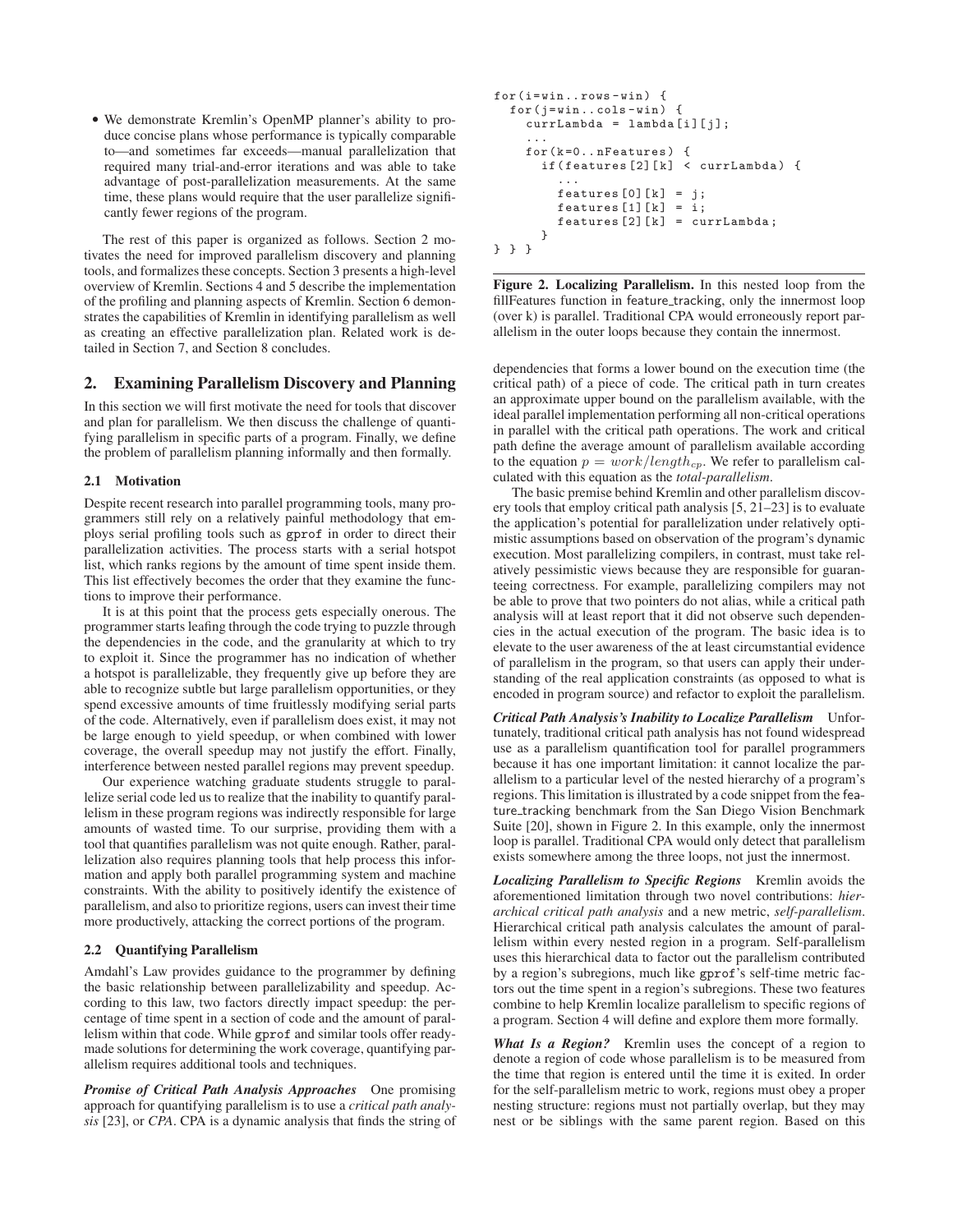nesting structure, we can define a dynamic region graph which shows the relationship between parent and children regions in the dynamic execution of the program.

Although more arbitrary delineations of regions are possible, Kremlin places regions around all loops and functions, since they tend to correspond well to constructs that users understand well and relate more directly to the process of parallelization.

## **2.3 Creating a Parallelism Plan**

Informally, parallelism planning is the problem of producing a sequence of program regions for the programmer to parallelize, ordered according to their expected impact on program execution. While the self-parallelism and self-time metrics improve our ability to create an effective parallelism plan, factors outside of work coverage and parallelism will also impact planning. One such constraint is the risk of over-parallelizing the program: since parallel execution often incurs some overhead in terms of work and/or resource contention, expressing more parallelism than there are cores available to exploit can result in slowdown. For instance, we found that in OpenMP, on our experimental setup, it was seldom profitable to parallelize a child region of a region that had already been parallelized. Another constraint is that synchronization and data movement costs in the system often affect the smallest parallel region that can attain speedup.

We now formally define the problem of parallelism planning so that we may later solve it algorithmically. Let  $R_P$  be the set of parallelizable regions in a program P. A parallelism plan creates an ordering on this set such that the relation defining the ordering,  $\lt$ , is true for  $A \lt B$  if A should be parallelized before B.

A set of constraints, C, will help to define the ordering on  $R_P$ . Examples of these constraints range from architecture-specific constraints (e.g. the number of cores available), to languagespecific constraints (e.g. inability to express pipeline parallelism in OpenMP), and even human factors (e.g. the desire to achieve large speedups as soon as possible). These constraints are combined to form a personality for the planner. A planner personality may range from detailed (e.g. fine-grained parallelism on a 100 core Tilera machine) to general (e.g. coarse-grained parallelism), depending on the goal of the user; detailed planners will have better performance on targeted systems while broader personalities will have more robust performance across a broader range of machines.

#### **2.4 Limitations of Kremlin and Other Profile-Based Tools**

Needless to say, Kremlin is naturally affected by the same limitations that apply to other profiling tools, like gprof, that make use of dynamic information that is input-dependent and does not necessarily predict the program's execution with other inputs. Our experience in varying inputs suggests that in many cases, the additional information gained by dynamic analysis outweighs the drawbacks. Further, Kremlin supports aggregation of data from multiple runs, which reduces these risks. Another limitation is that Kremlin cannot predict the enhanced parallelism that might be attained by changing algorithms, although a report of low parallelism may surprise the user into realizing they need a more parallel algorithm.

CPA-based tools can also be limited by unnecessary dependencies that are still true dependencies. Although no tool can handle all such cases, Kremlin handles many common cases by breaking such dependencies via induction and reduction variable analysis.

#### **3. Kremlin Overview**

In this section, we overview Kremlin's user interface and its highlevel system architecture. As shown in Figures 3 and 4, Kremlin takes in unmodified source code and produces an instrumented binary. The user executes this binary as they would the uninstrumented program. This binary produces a parallelism profile that

| \$> make CC=kremlin-cc                    |          |               |  |  |
|-------------------------------------------|----------|---------------|--|--|
| \$> ./tracking data                       |          |               |  |  |
| \$> kremlin tracking --personality=openmp |          |               |  |  |
| File (lines)                              | $Self-P$ | $Cov.$ $(\%)$ |  |  |
| imageBlur.c (49-58)<br>1                  | 145.3    | 9.7           |  |  |
| imageBlur.c (37-45)<br>$\overline{2}$     | 145.3    | 8.7           |  |  |
| 3<br>getInterpPatch.c (26-35)             | 25.3     | 8.86          |  |  |
| $calCSobel_dX.c$ (59-68)<br>4             | 126.2    | 8.1           |  |  |
| $calCSMel_dX.c$ (46-55)<br>5              | 126.2    | 8.1           |  |  |
|                                           |          |               |  |  |
|                                           |          |               |  |  |

**Figure 3. Kremlin's User Interface.** After compiling and executing the program, Kremlin produces an ordered parallelism plan based on the selected planner personality. Regions are ordered by their estimated program speedup. In addition to location, Kremlin displays the average amount of region-specific parallelism (selfparallelism) and the execution coverage. Results shown are for the feature\_tracking benchmark [20].

Kremlin's parallelism planner uses, along with the specified planner personality, to produce a parallelism plan.

Figure 3 also shows the parallelism plan for the feature\_tracking benchmark as it would be displayed to the user. The plan presents an ordered list of regions for the programmer to parallelize along with the self-parallelism and work coverage of those regions. Kremlin sorts the list according to decreasing whole-program potential speedup. The list contains only those regions that are expected to meet a minimum speedup threshold; the programmer can expect to obtain nearly all the performance benefits possible if they parallelize all the regions in the list.

Once the programmer has the plan, the basic usage model is that they visit these regions of code in the specified order and determine how to expose the underlying parallelism that was detected by Kremlin. In the event that the user is unable or unwilling to exploit the parallelism in a region, they can rerun the planner with a list of excluded regions and receive an updated plan. The results in this paper were generated without using the exclusion list feature.

Having explained the user's view of the tool, we now examine the Kremlin System Architecture, shown in Figure 4.

*Static Instrumentation* Kremlin's discovery components are split into two instrumentation steps: critical path instrumentation and region instrumentation. The first step helps quantify parallelism via critical path analysis while the second step helps uncover the program's structure and localize parallelism to specific regions.

Both stages of the discovery phase utilize LLVM's [25] static instrumentation infrastructure. Static instrumentation has two important benefits over dynamic instrumentation. First, it allows for a deeper analysis of the program since the full program source is available. In our experience, tasks such as identifying induction variables, reduction variables, and region boundaries are challenging in dynamic infrastructures such as Valgrind [30] but are easy when performed statically. Second, by statically inserting instrumentation, Kremlin can heavily optimize the code to produce a more efficient instrumented binary. This helps to lower the overhead associated with the heavyweight analysis infrastructure required for hierarchical critical path analysis. Kremlin performs this optimization after instrumentation occurs so that it does not taint the analysis.

During the critical path and region instrumentation stages, Kremlin inserts calls to instrumentation functions that calculate the critical paths of the program and track region entries and exits. These instrumentation functions are implemented inside the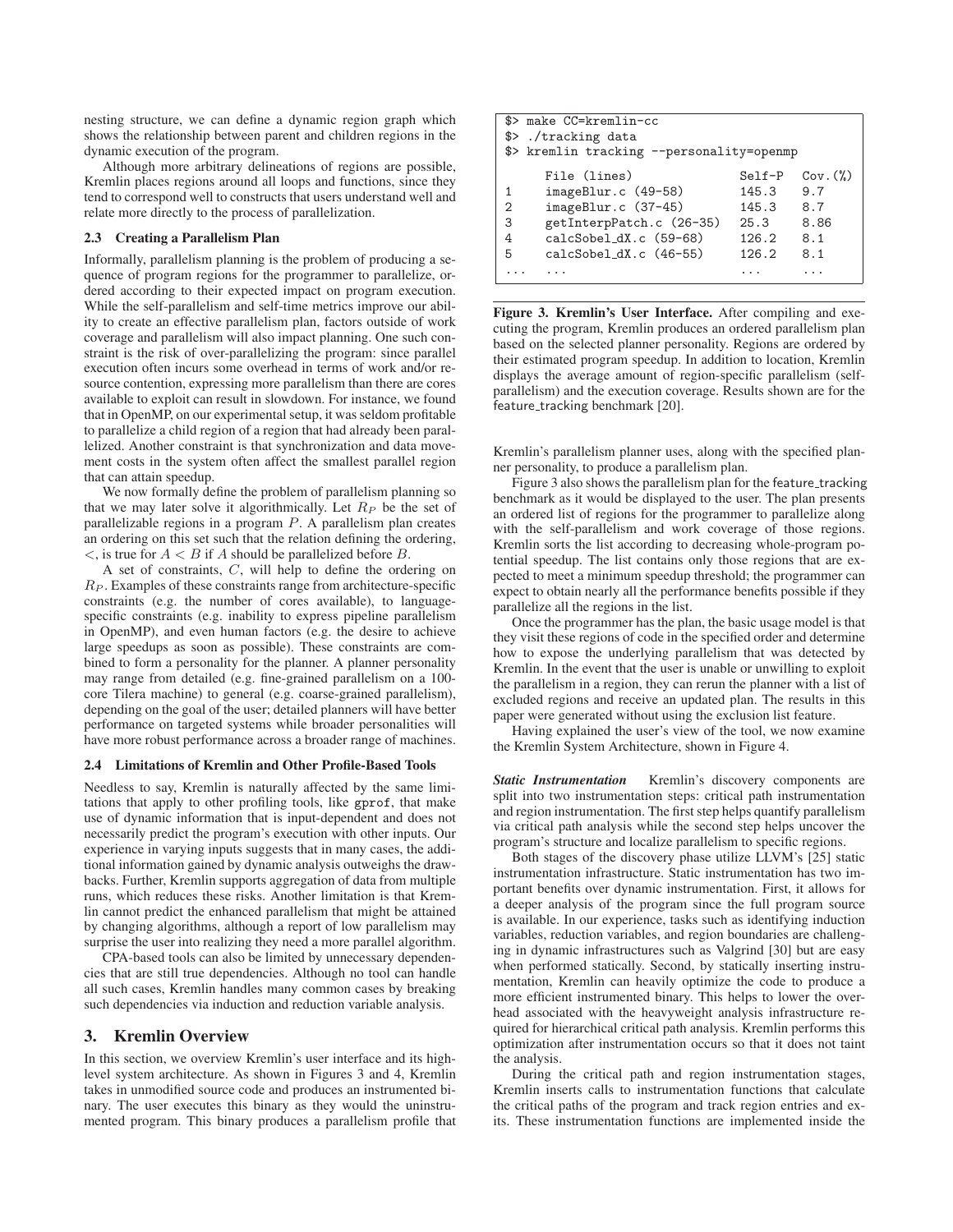

**Figure 4. Overview of Kremlin System Architecture.** Starting with a program's source code, Kremlin statically instruments the code to insert the proper profiling code and extract the region structure (i.e. region graph) from the program. Running the instrumented binary produces a parallelism profile for each of the program regions. Combined with the region graph, the parallelism profile is used by the parallelism planner to provide the user with a specific list of regions to parallelize (the parallelism plan).

KremLib library. Section 4 provides more details on Kremlin's hierarchical critical path analysis.

*Linking and Execution* Kremlin next links in the KremLib instrumentation library to produce the instrumented binary. When run, the instrumented binary also produces a parallelism profile output file in addition to its normal outputs that contains parallelism information for each dynamic instance of a program region. Since regions in a program may be executed many times, Kremlin performs an online, dictionary-based compression to greatly reduce the size of the parallelism profile.

*Kremlin Planner* With the parallelism profile and region graph produced by the discovery phase, Kremlin can begin to create an effective plan to utilize the parallelism in the program. To begin, Kremlin combines the profile data with the region graph information to calculate, among other things, the self-parallelism and work metrics for regions in the program, as described in Section 4.3.

After calculating the self-parallelism for each region, Kremlin designs an ordered plan for the programmer that describes which regions should be parallelized. Kremlin uses both coverage and self-parallelism to estimate the speedup associated with parallelizing specific regions, using this speedup information to order the regions. Kremlin uses planning personalities that incorporate both target- (e.g. OpenMP) and machine-specific parameters in order to improve accuracy; detailed discussion resides in Section 5.

# **4. Parallelism Discovery**

As we discussed earlier, traditional critical path analysis is poor at localizing parallelism to specific code regions. The following subsections describe how Kremlin performs an enhanced form of analysis, hierarchical critical path analysis, and how our new selfparallelism metric is calculated. They also describe a compression technique that reduces the resource requirements of the system.

## **4.1 Critical Path Analysis**

This section describes aspects of hierarchical critical path analysis, including how Kremlin calculates critical path lengths using shadow memory and how it handles both false dependencies and control dependencies.

*Calculating Critical Path Length With Shadow Memory* Critical path analysis calculates parallelism by quantifying both the amount of work done and the minimum time needed to do that work (i.e. the



**Figure 5. Examples Demonstrating Self-Parallelism (SP) Metric.** SP identifies the parallelism local to a region by relating its critical path to the sum of its children's critical paths and its selfwork. Shown in the example are SP calculations for two regions; one whose children must execute serially, and one whose children can execute in parallel.

length of the critical path). The ratio of work to critical path length indicates the average number of instructions that can be executed in parallel in the ideal case. Kremlin efficiently determines both of these values through the use of shadow memory [30, 45].

Kremlin's shadow memory infrastructure works by tracking the earliest possible time that a value stored in a memory location can be calculated. This "availability time" is a function of the longest string of operations required to calculate that value. Kremlin calculates the availability time of each operation by looking up the times of all instructions it depends upon, finding the maximum value, and then adding the operation's latency. Kremlin tracks true data and control dependencies but factors out false dependencies such as anti and output dependencies.

Kremlin utilizes two techniques to limit the overhead associated with shadow memory: dynamic allocation of shadow memory and shadow register tables for local variables. Dynamic shadow memory allocation is enabled by the use of a two-level table that equally splits the whole address space. Kremlin allocates table entries only when they are needed, utilizing calls to malloc and free as signals of the need to allocate or deallocate. Kremlin uses directly addressable shadow register tables for all local variables. This reduces access time for the common case of reading from local rather than global variables.

*Resolving False and Easy-to-Break Dependencies* A major challenge for any critical path analysis infrastructure is to mitigate the effects of false and easy-to-break dependencies. Many of these false dependencies, such as unnecessary reuse of a variable, are eliminated by the use of SSA form in LLVM's IR. However, the easy-to-break dependencies associated with induction and reduction variables are more challenging. These types of dependencies can create the false impression of seriality in an otherwise parallel region. Kremlin statically identifies these dependencies and breaks them by using a special shadow memory update rule that ignores the dependency on their old value.

*Managing Control Dependencies* Kremlin performs static control dependence analysis to identify which values a basic block is control dependent upon. Unfortunately, static analysis cannot fully resolve all control dependencies. Kremlin handles control dependencies through the use of a control dependence stack similar to one proposed in [42]. Kremlin pushes a dependency onto the control stack at the beginning of a control dependent region, popping it off when exiting that region. Availability times in the control stack can only increase. Therefore, Kremlin incorporates control dependencies by checking only the top of the stack.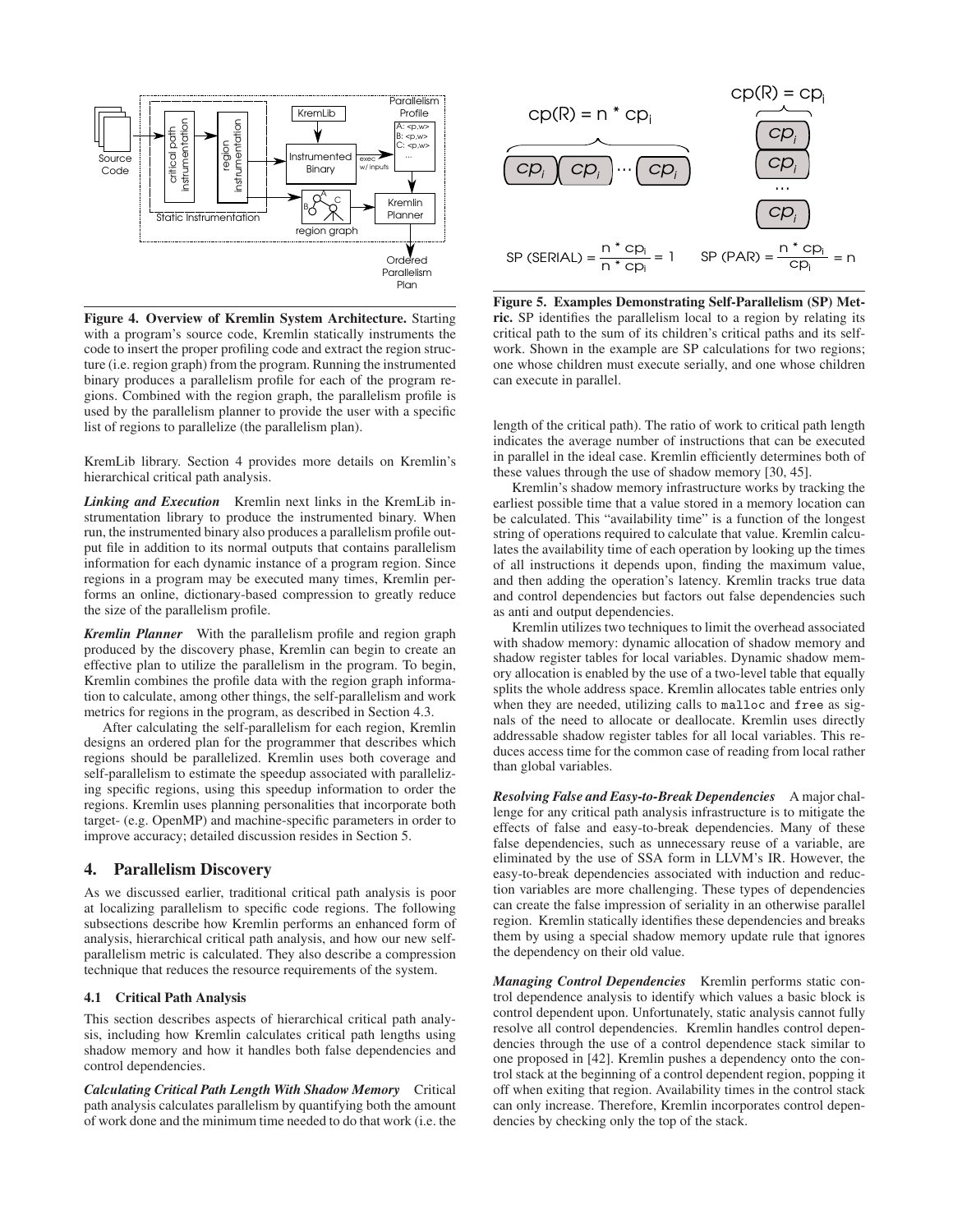#### **4.2 Hierarchical Shadow Memory**

Hierarchical analysis introduces a new requirement to the shadow memory infrastructure described earlier: we must run separate critical path analyses across each nested dynamic region, and thus must effectively maintain many versions of the shadow memory. When we enter a new region, for the purposes of that region, we start at  $time = 0$ ,  $work = 0$ , ignoring any dependencies that the parent region is aware of and is tracking. As we execute instructions in the program, we update the dependency times in the shadow memory and the work count for each active region. When we exit a new region, we record a summery of a dynamic region. This summary contains the static region ID, the total work in the region, and the critical path length.

To implement shadow memory for the evolving set of dynamically nested regions as the program runs, each location in the shadow memory and register tables is associated with a set of availability times rather than just one. This set expands when a region is entered and shrinks when a region is exited.

Kremlin optimizes hierarchical shadow memory performance by maintaining a fixed-sized array of shadow data for every memory location. Kremlin assigns a region to a slot based on its depth in the region graph. For instance, the main function (the root in the graph) might occupy slot 0, while its children will use slot 1, and so on. A command line flag can vary the range of region depths that are collected, facilitating parallel data collection for the HCPA.

This assignment method leads to multiple regions at the same depth being mapped to the same slot—although they will never use it at the same time—and therefore Kremlin must provide a mechanism to avoid data reuse across region boundaries. Kremlin solves this problem by assigning a unique ID to every region instance and tagging every shadow memory write with the ID of the writer. Kremlin compares the tag with the ID of readers, discarding the data if there is a mismatch and assuming time 0 instead.

#### **4.3 Self-Parallelism**

Kremlin incorporates both the parallelism information and the program's structure to calculate a region's self-parallelism. Selfparallelism factors out the parallelism that comes from subregions to determine the amount of parallelism specific to a region.

Kremlin uses the following equation to determine  $SP(R)$ , the self-parallelism of a region  $R$ :

$$
SP(R) = \frac{\sum_{k=1}^{n} cp(child(R,k)) + SW(R)}{cp(R)}
$$
 (1)

where *n* is the number of children of *R*,  $child(R, k)$  is the  $k^{th}$  child of R, and  $cp()$  is the critical path length of the region.  $SW(R)$ represents the amount of work that is performed exclusively in region  $R$  (i.e. self-work) and is calculated by the equation:

$$
SW(R) = work(R) - \sum_{k=1}^{n} work(cchild(R, k))
$$
 (2)

Self-parallelism factors out the children's parallelism by summing the critical path lengths of the children rather than their work, thereby eliminating the parallelism that would otherwise come from the children. Self-parallelism adds work exclusive to the region to capture any remaining parallelism outside of the children.

The self-parallelism metric also allows Kremlin to estimate the speedup from parallelizing a region,  $R$ . If the execution time of a R is  $ET(R)$ , then the execution time after the region is parallelized will be bounded by  $ET(R)/SP(R)$ . This lower bound on execution time of a parallelized region is used by the planner when determining which regions will bring the largest speedup.

To illuminate the effectiveness of self-parallelism, we will examine the self-parallelism in two cases, shown in Figure 5: a region

with  $n$  children that can execute in parallel, and a region where all  $n$  children must execute serially due to dependencies. For simplicity, we assume that parent regions have no self work and that all children have the same measured critical path length,  $cp<sub>i</sub>$ .

For the parallel region, its measured critical path will be equal to a single child (i.e.  $cp(R) = cp_i$ ). Thus, the computed self-<br>parallelism, will be  $\frac{n * cp_i}{cp_i} = n$ ; this is as expected because its parallelism is equal to the number of children. Now consider a parent whose child regions must be executed completely serially. In this case, the measured  $cp(R)$  will be equal to  $n * cp_i$  and therefore the computed self-parallelism will be  $\frac{n * cpavg}{n * cpavg} = 1$ ; again, this is expected because it cannot overlap execution of the regions.

In addition to resolving simple cases like these, the SP heuristic also computes reasonable upper-bounds estimates on selfparallelism for cases where there is self-work in the parent node, and where there are dependencies between child regions that allow partial overlap in execution.

#### **4.4 Compressed Representation**

Performing whole-program shadow memory tracing and region analysis is nominally a compute- and memory- intensive endeavor. In order to manage both execution time and storage requirements, Kremlin employs a novel compressed trace representation that enables the planning algorithm to operate on the data without actually decompressing it (analogous to [36] but in a different domain). In this subsection, we describe our implementation and quantify its benefits.

*Runtime Compression Technique* Kremlin produces a parallelism profile for each dynamic region that is executed. The number of regions is based on the program structure – deeply nested loops can lead to a large number of regions – and the input to the instrumented program and can quickly grow to multiple gigabytes for some programs. Kremlin takes advantage of the fact that many of the region summaries are identical and therefore compression can be used. This reduces not only the amount of data that needs to be written to disk during the instrumented program's execution but also the amount of data that needs to be processed by the planner.

Kremlin utilizes a dictionary-based compression algorithm. When the flow of execution exits a region, Kremlin checks the tuple of  $\langle$  static region, critical path, work, children $\rangle$  for the region against the current alphabet of unique regions. If there is no match, a new character is added to the alphabet. If there is a match, the associated character is used. The alphabet necessarily starts with leaf regions. For children, Kremlin summarizes child regions via a sorted list of characters, representing compressed regions, and their frequencies. Thus, the children used in the tuple are defined in terms of the existing alphabet rather than the raw region info. Starting from the leaves, the alphabet expands to regions that contain only leaves for children and so on to the root (i.e. main).

When the Kremlin planner makes use of the trace files to calculate self-parallelism, it does not need to decompress the data; instead, it operates on each character in the dictionary's alphabet directly. Kremlin exploits the dictionary representation's ability to summarize the critical path and work across recursively nested regions. This can accelerate the calculation of self-parallelism because each dictionary entry essentially summarizes repetitive sequences of large numbers of dynamic regions; processing each character therefore corresponds to processing thousands of dynamic regions.

*Benefits* We have found that this approach is quite effective. Our original log sizes for the NPB benchmarks [6], using the W inputs, ranged from 750 MB to 54 GB, and averaged 17.9 GB. After compression, they were reduced to between 5 KB and 774 KB, with an average of 150 KB. This was a net average reduction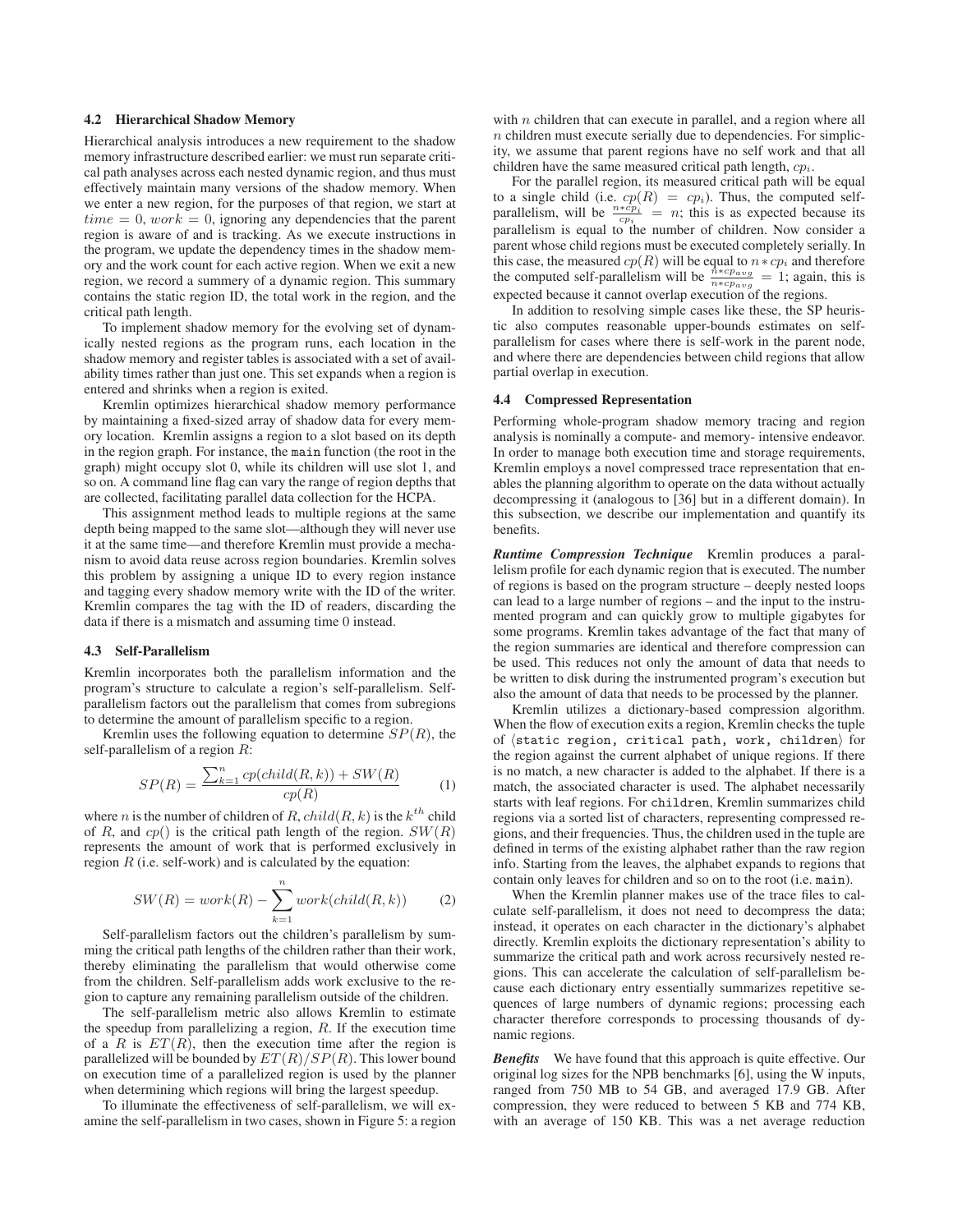of ∼119,000x for log size, and a typically proportional factor for planning time – from minutes to small fractions of a second. Code instrumented with our infrastructure, which is not heavily optimized, is currently about  $50\times$  slower than gprof-instrumented code; however the parallelism discovery process can be sped up by running instrumentation of disjoint code regions in parallel.

# **5. Parallelism Planning**

In this section we will discuss Kremlin's OpenMP planning personality, and briefly overview a Cilk++ planning personality.

#### **5.1 OpenMP Planner**

OpenMP is a popular parallel programming environment with a strong focus on parallelization of loops. Programmers insert pragma statements into their source code and the OpenMP compiler generates the necessary threaded code for them to run. While it does support nested parallelism, the overhead is often too high for it to be effective: the number of execution contexts available is often not enough to handle the extra threads that are spawned and thus the cost of spawning new threads is never amortized. Furthermore, OpenMP requires the programmer to transform loops into parallel (i.e. DOALL) loops in order to achieve good performance.

Kremlin contains a planner that takes into account the major constraints associated with OpenMP. The planner disallows nested parallel regions to avoid the performance penalty we observed on our experimental setup. OpenMP supports reduction variables in parallel loops, but they have significant overheads [8]. We found that the amount of work in a region should be large enough to amortize these costs. For instance, reduction-based loops in the SPEC OMP2001 [2] benchmarks art and ammp have too little work to overcome overheads. On the other hand, ep, from the NAS Parallel Benchmarks [6] ("NPB"), has a reduction-based main function that should be parallelized because it has ample work.

Based on these constraints for OpenMP planning, we can formulate the problem as follows. Given a region graph  $G$ , select a set of regions to parallelize,  $R$ , such that in any multi-node path,  $P$ , in G there is at most one node in R (i.e.  $|P \cap R| \le 1$ ). The optimal solution will minimize the time required to execute the program.

*OpenMP Planning Algorithm* A naive algorithm for determining which regions to parallelize would be to repeatedly select the region with the largest potential speedup among all regions considered for parallelization. When a region is selected by the planner, any region that can reach or can be reached from a selected region would then be excluded from consideration to avoid nested parallelization. In some cases, this algorithm may lead to optimal results but in many cases it is suboptimal. For example, a parent region might have the highest single potential speedup, but collectively, a set of its child regions could offer a higher combined speedup. A greedy algorithm would select the parent, precluding the more optimal solution of selecting the set of child regions. Specifically, this problem was observed in two of the NPB benchmarks: ft and lu.

Kremlin's OpenMP planner employs a bottom-up dynamicprogramming algorithm. At each level, if we have an optimal plan for parallelizing all of the children, we can make an optimal plan for parallelizing the current node by comparing the expected speedup of the parent versus the cumulative expected speedup of parallelizing the children according to their optimal plan. At the leaves, we select the node by default if it has expected positive speedup.

*Additional Constraints for OpenMP and Machine Overheads* As part of Kremlin's support for planner personalities, Kremlin can be configured with a few parameters that attempt to capture the system's ability to exploit parallelism. In shared memory and largescale NUMA machines using runtime schedulers, the cost of data movement and synchronization can be relatively high compared to finer-grained research machines, which impairs their ability to exploit regions with fine-grained parallelism or synchronization.

Clearly many parameters could be incorporated to try to more accurately model the underlying system. However, we would generally prefer to have relatively simple parameters that are useful across a range of systems. As a result, we strove for parameters that are expressed in a relatively architecture-independent fashion.

For the OpenMP planner personality, we found that it was effective to use a set of three threshold parameters. The first is a threshold that determines a minimum level of self-parallelism for a region to be exploited. This mechanism indirectly accounts for the overhead of the the OpenMP scheduler and also the cost of migration between nodes. The second and third thresholds are the minimum required ideal whole-program speedup due to a DOALL region and due to a DOACROSS region. We differentiate between these two kinds of regions because DOACROSS regions are much more synchronization intense (and thus less likely to pay off), and require more programmer effort, and so require a higher ideal wholeprogram speedup to be justified. As discussed in Section 4.3, Kremlin identifies DOALL loops by checking for equivalence between self-parallelism and iteration count. In this paper, we employ 5.0 as the cutoff for self-parallelism, 0.1% speedup for DOALL loops and 3% speedup for DOACROSS loops. Our sensitivity analysis suggests that Kremlin is not particularly sensitive to minor variations in the settings of these parameters.

Our initial prototype of the OpenMP planner also included the number of cores as a constraint. This initial version capped the speedup of any region at the number of cores available. However, we found that including this constraint had a negative impact on plan quality. With this cap in place, the planner could not differentiate between regions with self-parallelism of  $N$  (the number of cores) and those which much higher self-parallelism. Our results suggest that high self-parallelism is correlated with large speedup: a region with much higher self-parallelism likely has more opportunities to amortize parallelization overhead and more flexibility in restructuring to improve memory locality.

## **5.2 Cilk++ Planning Personality**

Kremlin also contains a Cilk++ [27] planner that accounts for Cilk++'s support for nested- and finer-grained parallelism. It employs the same self-parallelism metric as the OpenMP planner but with lower thresholds for self-parallelism and ideal speedup, accounting for Cilk++'s lower underlying costs; it also uses a nestingaware planning algorithm.

Kremlin was originally developed with a Cilk++ planner, which was used by a group of graduate students in a recent parallel architecture class. Although students found the tool useful, the relative lack of a large, established Cilk++ benchmark suite (and Intel's acquisition of CilkArts) barred us from performing a quantitative evaluation for publication, motivating the development of the OpenMP planner.

#### **5.3 Developing Planning Personalities**

Planning personalities provide an avenue for the user to tailor planning recommendations to different systems. Underlying the development of new planning personalities is a fundamental tension between accuracy and portability. The designer of a planning personality must decide the level of architectural independence that is part of the personality. Architectural independence is a desirable property for portability, allowing the planning results to be useful over a wide range of systems, but may need to be sacrificed in order to attain sufficient accuracy.

The development of the OpenMP and Cilk++ personalities provided some insight into the portability-accuracy trade-off. These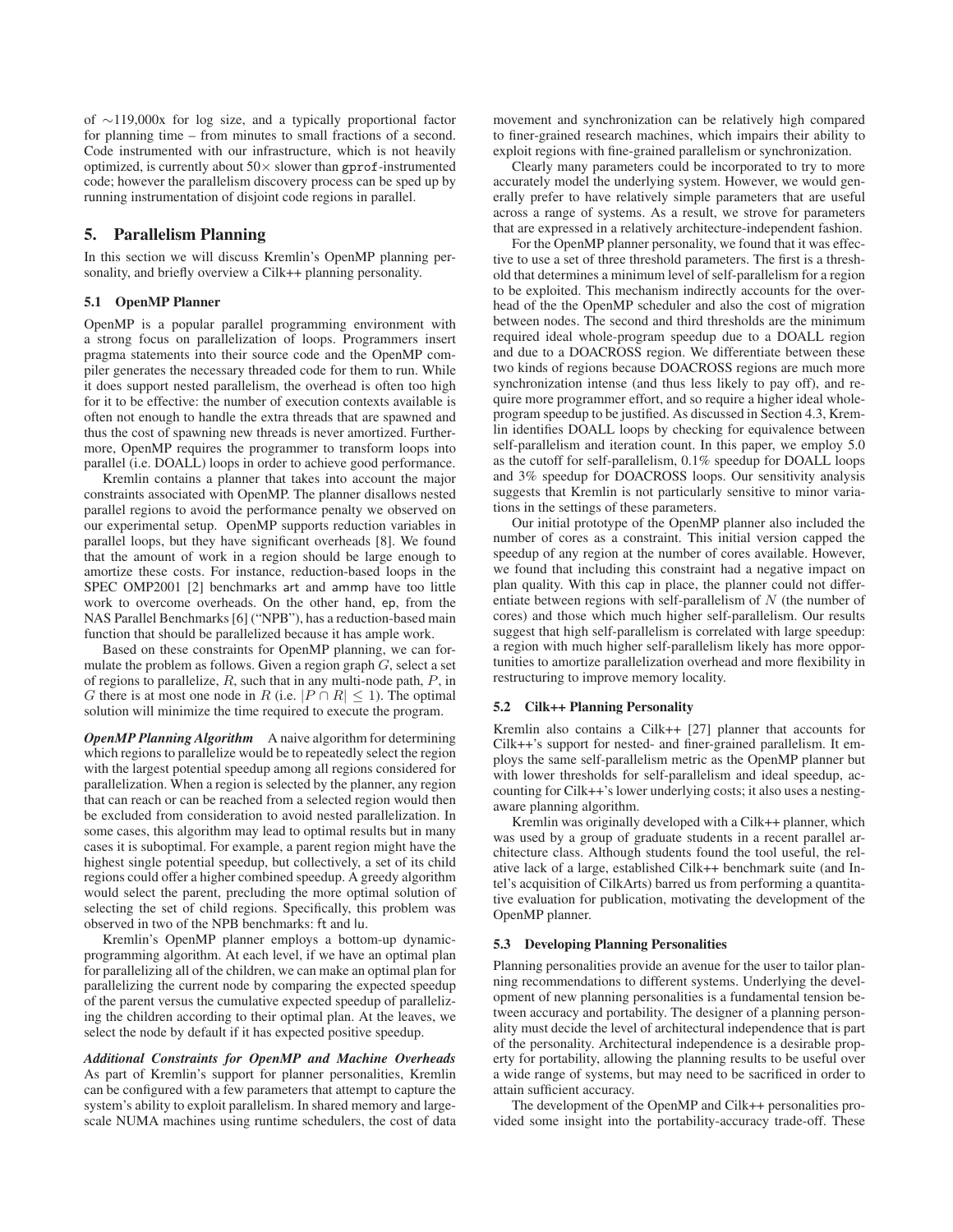

(a) Plan Size Comparison

(b) Relative Speedup of Kremlin Compared to MANUAL with Absolute Speedup

**Figure 6. Evaluation of Kremlin-Based Parallelization.** Table (a) shows MANUAL plan sizes are significantly larger (1.57× on average) than Kremlin plan sizes. Surprisingly, the majority of regions in Kremlin plans are overlapping with MANUAL. Even though Kremlin proposes substantially smaller number of regions to a user, (b) demonstrates that the resulting performance is generally quite close to the manually-parallelized versions, ranging from 12% slower to 85% faster. Note that Kremlin formulated its plans solely by examining the execution of the unmodified serial code. In order to reduce the experimental effects of different effort levels and different programmers for hand tuning, we evaluated the plans for Kremlin by using the parallelized code regions in the manually-parallelized version. In the case of SP and IS, Kremlin's recommendations were significantly different, so we had to manually apply those optimizations.

personalities required that we model only fundamental parameters of the parallel machines: synchronization costs, loop type, and region granularity. These parameters are likely to port well to other parallelization systems, reducing the work necessary to develop new planners for these other systems. We found that while machine-specific parameters such as cache size, page size, and memory bandwidth do influence parallel performance, and influence how code should be transformed, they have limited impact on the set of regions that should be parallelized. These machinespecific parameters therefore are of greater import during the *Enabling Transform* stage in Figure 1 than during the *Planning* stage.

# **6. Experimental Evaluation**

We evaluated Kremlin using all 8 programs in the NAS Parallel Benchmarks (NPB) [6] and all 3 C-language programs in the SPEC OMP2001 [2] benchmark suite. For NPB, we used the third-party OpenMP manually-parallelized version of these programs [1] as a point of comparison for Kremlin's ability to create an effective parallelization plan. For SPEC OMP2001, we ran our tool on the corresponding serial versions of the programs in the SPEC 2000 benchmark suite, and then compared Kremlin's plans against those parallelized by humans in the SPEC OMP2001 versions. For art and ammp, SPEC OMP versions benefit from serial optimizations compared to their SPEC 2000 counterparts [38]. To exclude the effect of serial optimizations, we applied those optimizations on the SPEC 2000 code before running Kremlin. Our evaluation included only third-party benchmarks that have preexisting parallel versions to facilitate comparison and to make our results more credible. The programs vary greatly in terms of speedup (1.5x to 25.89x, Figure 6(b)), but low coverage, low parallelism, parallelization overhead, and other factors significantly reduce the percentage of regions that are good candidates for parallelization (Figure 9).

One might expect that iterative, trial-and-error manual parallelization would do significantly better than Kremlin, because the user has the benefit of performing iterative runtime measurements as they incrementally parallelize the program. We found that parallelization with Kremlin came surprisingly close in terms of performance on all but two benchmarks, and in those cases, it did much better. At the same time, it achieved these results with substantially smaller numbers of regions that needed to be parallelized.

#### **6.1 Methodology**

We first ran Kremlin on the unmodified, serial versions of the benchmarks to generate a parallelism plan for each program. The resulting plan was used to create a parallelized version of the serial program. In cases where Kremlin's parallelism plans recommended regions that had also been parallelized in the third-party, manuallyparallelized version of the benchmark ("MANUAL"), we reused the parallelized regions from the MANUAL version. This allowed us to control for variances in performance that could result from slightly different parallel implementations of the same region.

To generate and evaluate parallelism plans, the 'W' input set was used for NPB benchmarks while the 'train' input was used for SPEC OMP. Kremlin relies on dynamic analysis and therefore may be affected by varying inputs. To test for input-related sensitivities, we reused the parallelized program based on the 'train' input parallelism plan to measure the speedup numbers for SPEC OMP benchmarks with the larger 'ref' input. We found that Kremlinbased parallelization remained equally competitive on both input sizes, despite requiring a much smaller set of parallelized regions.

Program performance was tested on 32-core system ( $8 \times$  AMD) 8380 Quad-core processors) with 256GB of memory running on the Linux 2.6.18 Kernel. Programs were compiled with gcc version 4.1 with OpenMP and -O3 flags specified. We executed the programs using configurations of 1, 2, 4, 8, 16, and 32 cores. As is typical for these kinds of systems, performance can decline as locality effects start to trump the benefits due to parallelization. For each parallel version, we determined the configuration with the best performance and report that number.

#### **6.2 Evaluation of Parallelism Planning**

*Kinds of Parallelism Found and Transformations Implied* Kremlin detects parallelism of all forms: nested-loop-parallelism including DOACROSS and DOALL, pipelined parallelism between loops and functions, ILP, and thread and task-level-parallelism. All of these exist in our benchmark suite, although Kremlin only recommends regions that are predicted profitable to parallelize according to the planner and personality in use.

Exposing the parallelism detected by Kremlin required user transformations such as: privatization; loop restructuring, fusion and interchange; insertion of OpenMP constructs; and refactoring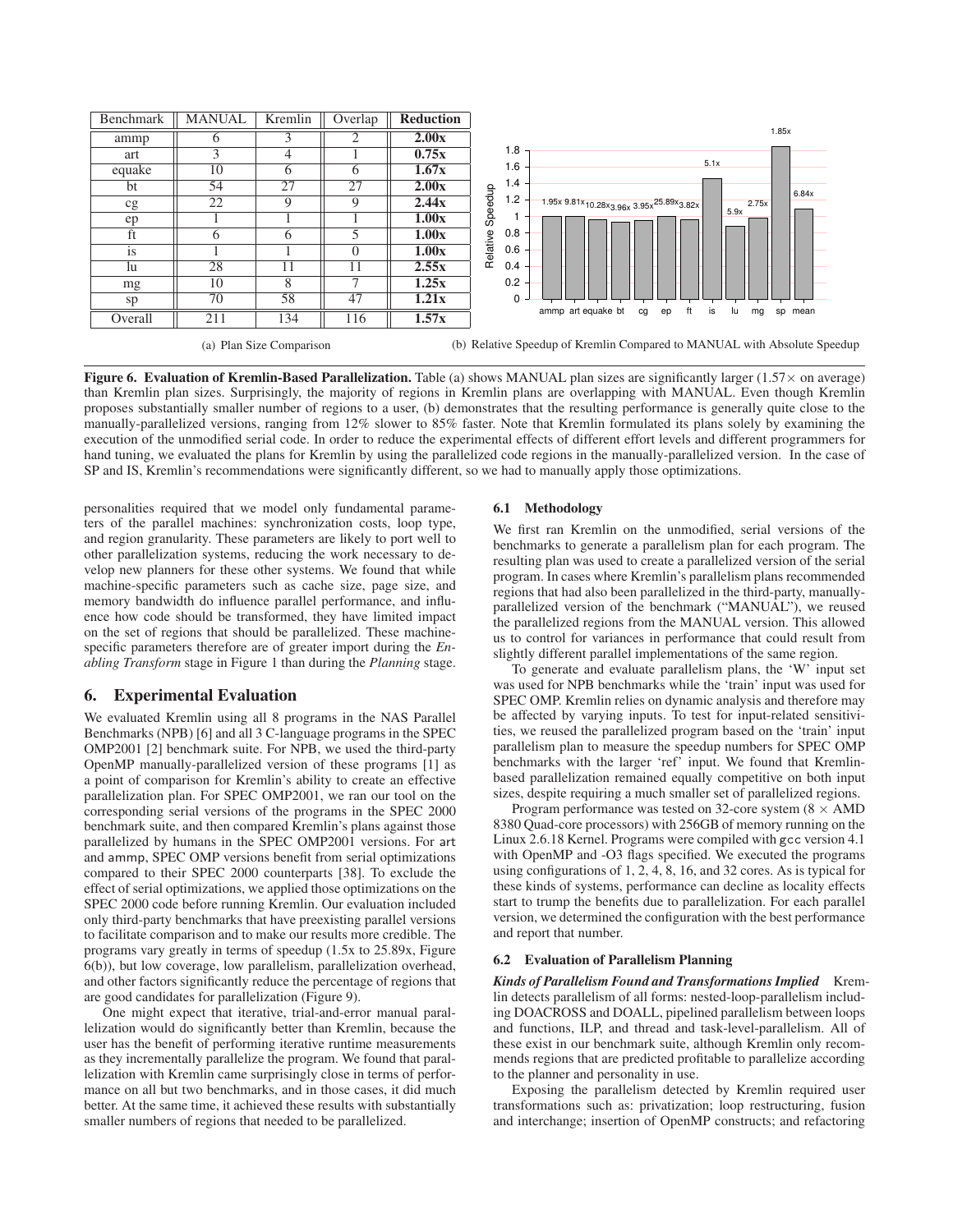of code and data structures to eliminate false sharing and contention. These transformations range in difficulty from trivial to difficult, that is, from requiring less than an hour of work to requiring several hours. As we will show in the following sections, Kremlin is able to significantly reduce the number of regions that must be parallelized, thereby significantly reducing the total effort needed to parallelize the program. Kremlin also provides a mechanism whereby the user can specify a set of regions that are too difficult to parallelize and rerun the planner, which recomputes the optimal plan excluding that region.

*Plan size comparison* Kremlin seeks to focus the programmer's efforts on a small subset of regions that have the most potential for speedup from parallelization. To test Kremlin's effectiveness in this regard, we compared Kremlin's recommended regions ("plans") to the set of regions that were parallelized in the third party-parallelized version of the benchmark suite, referred to as MANUAL. Figure 6(a) provides this plan size comparison.

Across all of the regions in the benchmarks, the MANUAL version included  $1.57\times$  more regions than the plan provided by Kremlin. For small benchmarks (e.g. ep, ft, and is) there was little room for improvement, but larger, more complex benchmarks showed larger savings compared to the average. At the extreme end, lu's manually-parallelized plan size was  $2.55 \times$  the size of Kremlin. The programmer using Kremlin would have had far fewer regions to parallelize than the original third party parallelizers<sup>2</sup>.

*Performance comparison with MANUAL* Next, we evaluated the speedup of parallelized versions based on Kremlin's parallelism plan against the MANUAL version. Figure 6(b) shows the results of this comparison. The Kremlin version of sp and is performed significantly better  $(1.85 \times, 1.46 \times)$  than MANUAL as Kremlin was able to identify parallelism that was missed in the MANUAL version. In this case, Kremlin recommended a coarse-grained parallelization, requiring privatization and refactoring. Other benchmarks saw a slight degradation in performance, averaging about 3.8%. Kremlin generally selected the same regions as MANUAL, but decided to stop earlier because of the diminishing returns.

To gain additional insight, Figure 7 shows the marginal benefit attained by applying each of the recommendations, in order, from Kremlin's plans. Also shown in the graphs are the marginal benefits of regions parallelized in MANUAL but *not* recommended by Kremlin (regions to the right of the dotted line).

In a large majority of cases, regions not recommended by Kremlin but parallelized by MANUAL provide negligible benefit. Additionally, we can see that, although Kremlin's plans are wellprioritized overall, the incremental contribution of a parallelizing a region can be somewhat noisy. For instance, in several cases, the second recommended region attains a much higher incremental speedup than the first recommended region—this is because as more of the program is parallelized, less data migration happens in the NUMA machine. Often it is groups of regions that must be parallelized before any speedup is observed.

Overall, Kremlin does an excellent job of eliminating regions that offer little benefit. Even for those few regions that were eliminated by Kremlin but had some marginal benefit, the benefits are slight. Given the savings in the number of regions parallelized by Kremlin, we suspect that the programmer could easily make up the difference by applying serial optimizations rather than attempting to parallelize the additional regions.

|                                | <b>Fraction of Kremlin Plan Applied</b> |                     |                     |                |
|--------------------------------|-----------------------------------------|---------------------|---------------------|----------------|
| <b>Benchmark</b>               | <b>First</b><br>$25\%$                  | <b>First</b><br>50% | <b>First</b><br>75% | All<br>$100\%$ |
| ammp                           | 74.7%                                   | $100.0 \%$          | $100.0 \%$          | $100.0\%$      |
| art                            | $100.0 \%$                              | $100.0 \%$          | $100.0 \%$          | $100.0 \%$     |
| equake                         | 82.5%                                   | 89.2%               | 99.0%               | $100.0 \%$     |
| ht                             | 48.9%                                   | 85.8%               | $92.2\%$            | $100.0 \%$     |
| cg                             | 84.9%                                   | 86.7%               | $93.5\%$            | $100.0 \%$     |
| ep                             | $100.0 \%$                              | $100.0 \%$          | $100.0 \%$          | $100.0 \%$     |
| ft                             | 44.7%                                   | 78.9%               | $100.0 \%$          | $100.0 \%$     |
| is                             | $100.0 \%$                              | $100.0 \%$          | $100.0 \%$          | $100.0 \%$     |
| lu                             | 45.8%                                   | 84.0%               | 95.4%               | $100.0 \%$     |
| mg                             | 35.6 $%$                                | 73.0%               | $79.5\%$            | $100.0 \%$     |
| sp                             | $9.6\%$                                 | 62.1 $%$            | $94.5\%$            | $100.0 \%$     |
| average<br>benefit             | 56.2%                                   | 86.4%               | 95.6%               | $100.0 \%$     |
| marginal<br>average<br>benefit | 56.2 $%$                                | $30.2 \%$           | $9.2\%$             | 4.4 $%$        |

**Figure 8. Marginal Benefit of Region Parallelization.** A wellprioritized parallelism plan will show decreasing marginal benefits as more of the recommended regions are parallelized. This table shows the average marginal benefit of 25% increments in the fraction of regions parallelized. The final row shows that a majority (56.2%) of benefit comes from the first 25% of regions with the following intervals showing decreasing average marginal benefits. This suggests that Kremlin's parallelism planner is effective at region prioritization.

*Effectiveness of Region Prioritization* An important aspect of planning is to ensure not only that the regions with the most benefit are selected but also that they are prioritized correctly. The planner attempts to place regions with the largest benefit at the beginning of the plan. Meeting this goal maximizes the productivity of the programmer by focusing their efforts where they are most valuable. To evaluate the effectiveness of the ordering produced by Kremlin, we measured the fraction of total realized execute time reduction attained by following increasing portions of Kremlin's plans, including the first 25%, first 50%, first 75%, and all 100% of the plan. We would expect well-prioritized plans to generally produce monotonically decreasing benefits for each additional fraction that is added. As shown in Figure 8, Kremlin's plans are well-prioritized. The first 25% of the plans average 56.2% of the benefit, the next 25% averages 30.2% of the benefit, while the following 25% yields 9.2%, and the last 25% yields 4.4% of the benefit.

*Influences on Plan Size* Next, we evaluated how plan size is reduced as additional information is taken into account. The factors that we looked at were work coverage, self-parallelism, and usage of the full OpenMP planner personality. Figure 9 illustrates the impact of each of these factors on the programs. Programmers that take into account only work information (e.g. a gprof-based approach) would be left with an average of approximately 59% of the total regions to analyze and attempt to parallelize. With the addition of self-parallelism information for each region, the average plan size is cut to 25.4% of all regions. Finally, when using the full planner an average of only 3.0% of the regions are included in the plan. As we have shown in Figure 6, despite only parallelizing

<sup>2</sup> Programmer effort metrics for the *Enabling Transforms* part of parallelization is clearly a hard problem. We have also explored other metrics, like lines of code, as proxies for programmer effort in Kremlin, since it could perhaps be a better proxy for parallelization complexity. However, our impression from the benchmarks is that, at least, for OpenMP, region count is a better, albeit imperfect, approximation of programmer effort.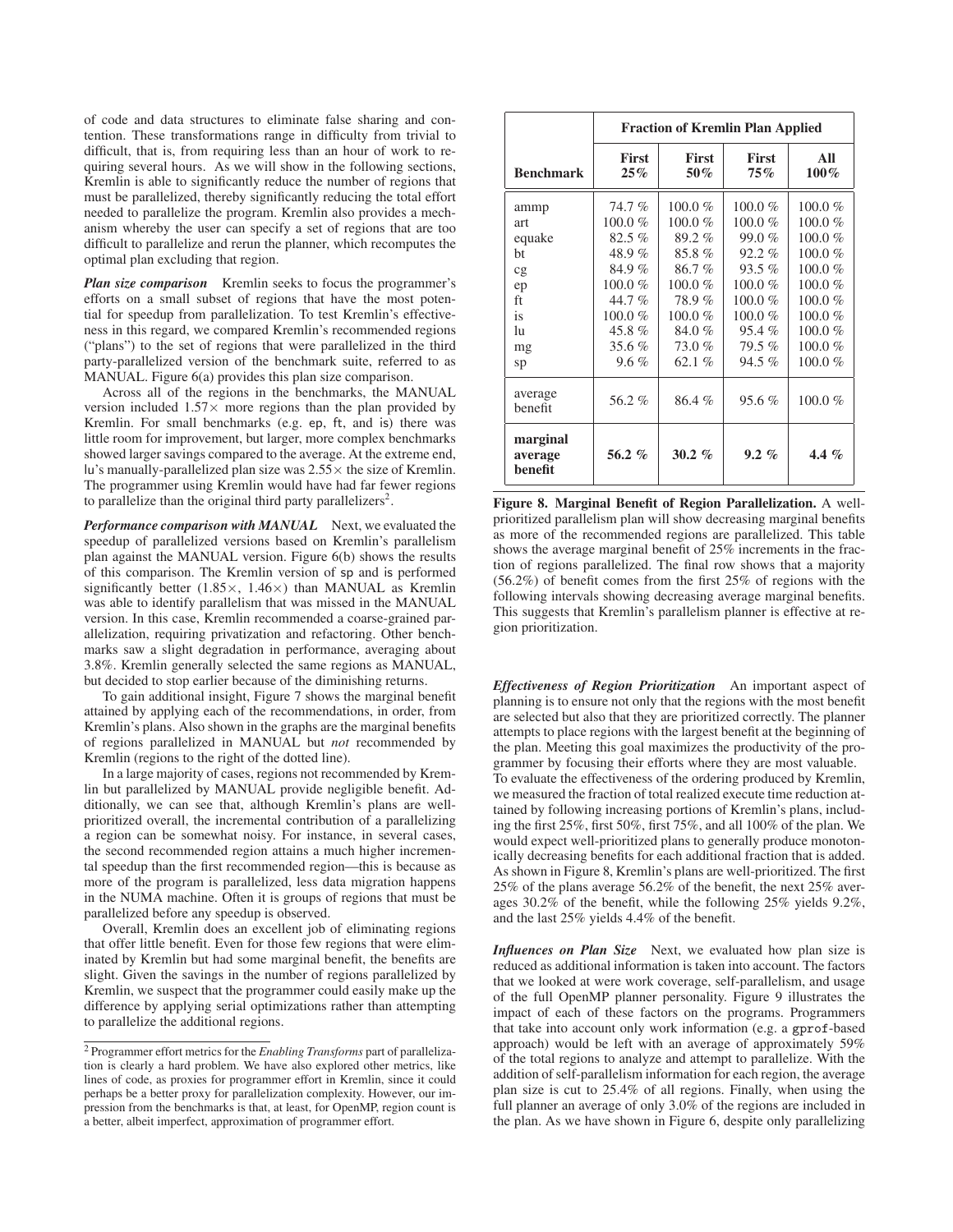

**Figure 7. Effectiveness of Region Prioritization.** Kremlin provides a list of regions prioritized by their estimated speedup so that users can maximize their productivity. The graphs above show the marginal decrease in execution time, relative to the original program run time, as each region in Kremlin plan is parallelized. We also included regions that were filtered out in the Kremlin plan but were chosen to be parallelized by the expert third party (MANUAL). These regions are shown to the right of the dotted line. As the graphs illustrate, little benefit came from regions that were parallelized by the third-party but that were not suggested by Kremlin.

a fraction of the regions, Kremlin achieves performance that is comparable to the highly-tuned MANUAL version.

*Effectiveness of Self-Parallelism Metric* To determine the ability of self-parallelism's ability to reduce the number of parallelism false positives (i.e. serial regions that are reported as being parallel), we calculated the self-parallelism and total-parallelism numbers for all 2535 regions that appear in the benchmarks, and classified them according to whether their parallelism is greater than or less than ("high" or "low") a threshold value of 5.0.

The total-parallelism metric identified 25.8% of regions as having low parallelism, while the self-parallelism metric identified 58.9% of regions as having low parallelism, a reduction of  $2.28 \times$ .

# **7. Related Work**

*Parallelism Discovery and Dependence Testing* Approaches for parallelism-related profiling have generally fallen into two categories: critical path analysis (CPA) and dependence testing. Critical path analysis dates back several decades, with early important works including [5, 23]. These approaches measured the number of concurrent operations at each time step along the critical path of the program. More recent work includes application of CPA to Java [13] as well as a modified CPA for the purpose of functionlevel parallelism in Java programs [32]. Unlike these approaches, Kremlin's hierarchical critical path analysis is able to localize parallelism within nested program regions, and provide concrete guidance on which program regions to parallelize.

Allen et al. [3] performed static analysis of Fortran programs in an attempt to automatically identify the correct granularity of parallelism for a target architecture. Kremlin is also able to identify the proper granularity of parallelism through the use of selfparallelism and planning personalities. However, the work in [3] was limited to structured, Fortran code; Kremlin is able to work with unstructured code that contains pointers which cannot be analyzed statically. Furthermore, Kremlin focuses on enabling the user to parallelize complicated code with which automatic parallelizing compilers have traditionally struggled.

Kulkarni et al. [22] used a critical path based analysis to bring insight into the parallelism inherent in the execution of irregular algorithms. In contrast to Kremlin's focus on localizing parallelism to concrete code regions via HCPA, Kulkarni's approach attempts to transcend the details of the implementation and to quantify the amount of latent parallelism in irregular programs that exhibit amorphous data parallelism.

Cilkview [14] is a recent tool that takes an already-parallelized Cilk++ program and estimates how that program's performance will change as the number of cores is increased. Similar to Kremlin, Cilkview leverages runtime information, and analyzes runtime dependencies in the program. However, Cilkview examines dependencies between pre-parallelized threads in a work-queuing runtime system rather than between instructions.

Another approach to parallelism-related profiling has been to use dependence testing to uncover the dependencies between different regions in the program. pp [24] is an early important work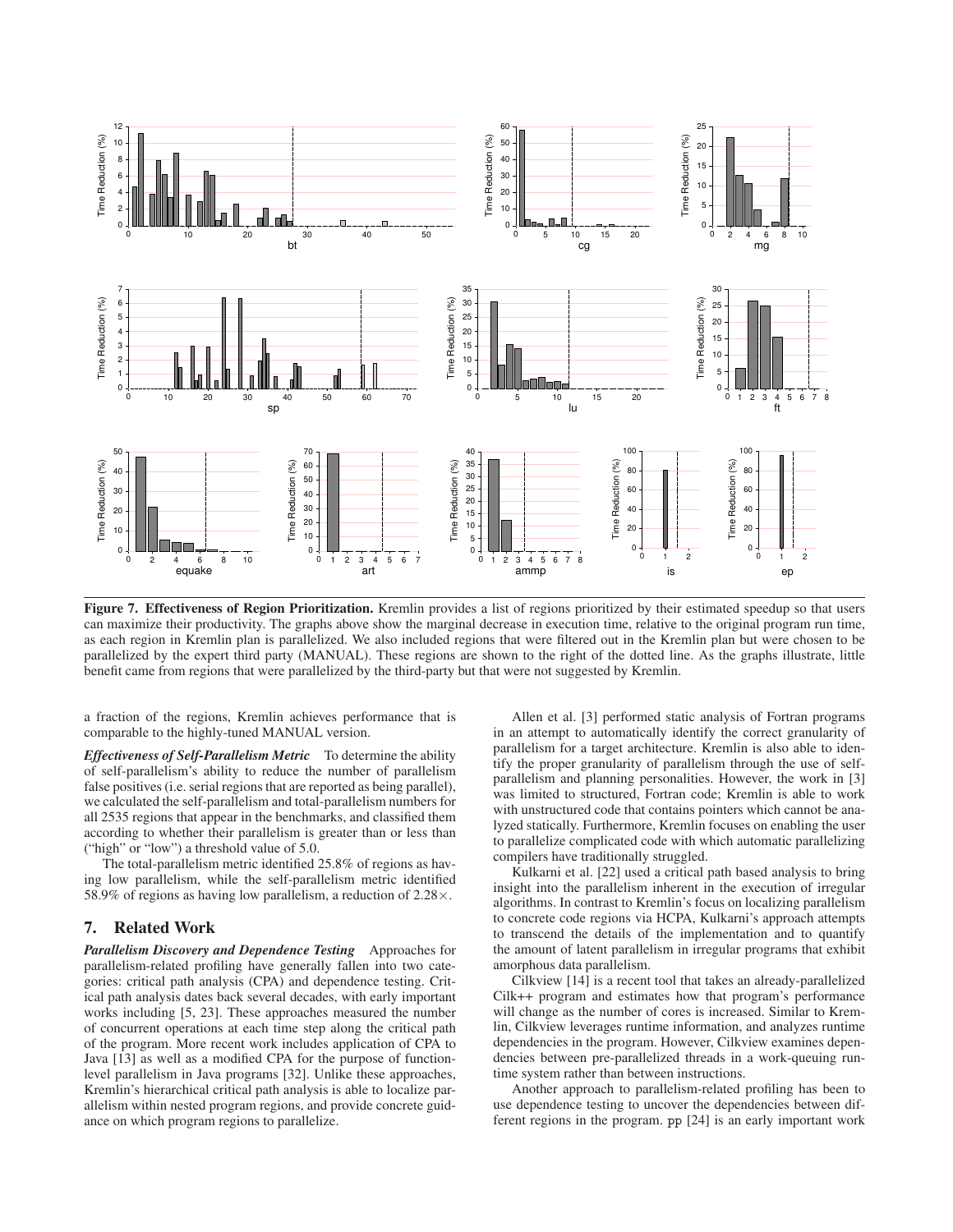that proposed hierarchical dependence testing to estimate the parallelism in loop nests. Notable recent works include Alchemist [43] and SD3 [19], which reduces runtime and memory overhead of dependence testing through the use of parallelization and compression. Although dependence testing and Kremlin's HCPA share similar goals, Kremlin focuses on localizing and quantifying parallelism across many different, nested program regions rather than establishing independence of pre-existing regions. As a result, it can identify more nuanced forms of parallelism even though significant transformation is required to expose it. Dependence testing is generally more pessimistic and sensitive to existing program structure.

A number of works have used dependence testing to determine the probability that specific dependencies will occur [39, 41]. DProf [41] uses a compiler to identify may dependencies and then determine the probability that these dependencies will occur. von Praun et al. [39] introduced the *dependence density* metric to describe the probability that two random tasks would have a dependency. Both of these approaches target optimistic concurrency such as TLS or transactional memory.

The main difference between Kremlin's parallelism discovery and dependence testing frameworks is in the stage of parallelization (Figure 1) that profiling targets. Kremlin's parallelism discovery is meant to quantify the parallelism in a fashion that is not as strongly tied to the program's current structure, exposing hidden sources of parallelism. In contrast, dependence testing-based approaches are more aligned with the enabling transforms stage of parallelization as they enable identifying specific changes that need to be made to enable parallelism. In the absence of discovery and planning tools, [43] orders regions by total execution time. An interesting possibility would be to augment [43]'s approach with the improved analysis provided by Kremlin. ParaScope [18] used static analysis to expose difficult-to-analyze dependencies to the user so that they could circumvent them via refactoring.

The discovery phase takes advantage of a compression scheme that resembles whole-program path compression schemes [44]. We achieve much higher compression levels because we do not need to store information about the relative ordering of child subregions.

*Parallelism Planning* The task of parallelism planning has been mostly overlooked in the context of manual parallelization. Outside of manual parallelization, automatic parallelizing compilers such as SUIF [12] and Polaris [7] implicitly perform planning. Because these tools do not target user-assisted parallelization, their planning phases focus on finding thresholds for profitable exploitation.

Speculative parallelization systems [31, 34] have created new opportunities for compilers to exploit parallelism even in the face of difficult-to-analyze code, or infrequent dependencies that result in overly conservative execution. These systems typically have a memory speculation system, often in special hardware but sometimes in software, which removes the burden of proving the correctness of potential parallelizations, allowing the compiler to focus on selecting the parallelizations that maximize performance. TLS compilers [9, 11, 29, 31, 37, 46] also benefit from detecting parallelism and often use dynamic critical path or dependence testing analyses in order to establish regions which are likely to be profitable for TLS-style execution. Kremlin's HCPA can be used in a complementary manner by providing a way to guide programmers in restructuring their code to improve parallelism for execution on TLS. This can enable an even larger class of transformations than these systems natively support.

Recent work by Tournavitis et al. [38] provides a semi-automated approach to parallelization. This approach automates parallelism discovery using a form of dependence testing and uses machine learning to pick a set of regions to be parallelized. The selected regions are automatically annotated with OpenMP pragmas. The



**Figure 9. Evaluating Plan Size Reduction Due to Each of Kremlin's Planning Components.** Plans based only on work coverage comprised 58.9% of all regions on average. Using selfparallelism to eliminate low parallelism regions cut this more than half (25.4%, on average). Finally, using the full OpenMP planner personality, the plan size was reduced to only 3.0% of the total regions.

presumption is that the user will verify the correctness of the parallelization. While this approach has promise, it is limited by the compiler's ability to perform the *Enabling Transforms* phase of parallelization. In contrast, Kremlin has a more optimistic view of parallelism and is able to report regions with parallelism even if the compiler is not up to the task of exploiting it automatically.

Systems such as SUIF Explorer [28] and CAPO-Paraver [16] share Kremlin's focus on empowering the user during parallelization. SUIF Explorer's novelty focuses around its use of static interprocedural program analysis including pointer analysis and slicing; its use of dynamic analysis is very briefly described but appears to detect the absence or presence of memory dependencies within loops, and to provide time profiles for regions. CAPO-Paraver extends the CAPO parallelizing compiler to allow it to insert instrumentation that helps the user understand the load balancing properties of parallelized code. A short paper on Kremlin appeared in PPoPP [15].

## **8. Conclusion**

Kremlin strives to simplify the task of parallelization by addressing the question: *what parts of the program should I spend time parallelizing?* Beginning with unmodified serial source code and sample inputs, Kremlin produces a list of regions in the order that they should be parallelized.

At the heart of Kremlin is an extension of the critical path analysis technique. Critical path analysis, which was invented in 1988, is rarely used in current-day performance profiling tools. In this paper, we extend that work by proposing the hierarchical critical path analysis (HCPA) technique, the self-parallelism metric, and the idea of using a planner algorithm that models the execution of the program on the machine. Given how conceptually straightforward HCPA appears to be, it seems surprising that it has not been proposed earlier, closer to the inception of CPA in the 80's. Although HCPA appears in retrospect to be straightforward, the "hard part" of the research is making the jump from the output of the HCPA algorithm to the creation of an effective parallel plan. The self-parallelism metric and planner concept are the key steps in doing this, and took many people-years of iteration for us to arrive at. One of the challenges with this research is figuring out exactly what information is needed to make meaningful recommendations, and how to decimate the information at each stage of the process. A valid approach must work without the collection of traces that are proportional to the execution time of the program, which can easily amount to terabytes. Further optimization detail is required for cre